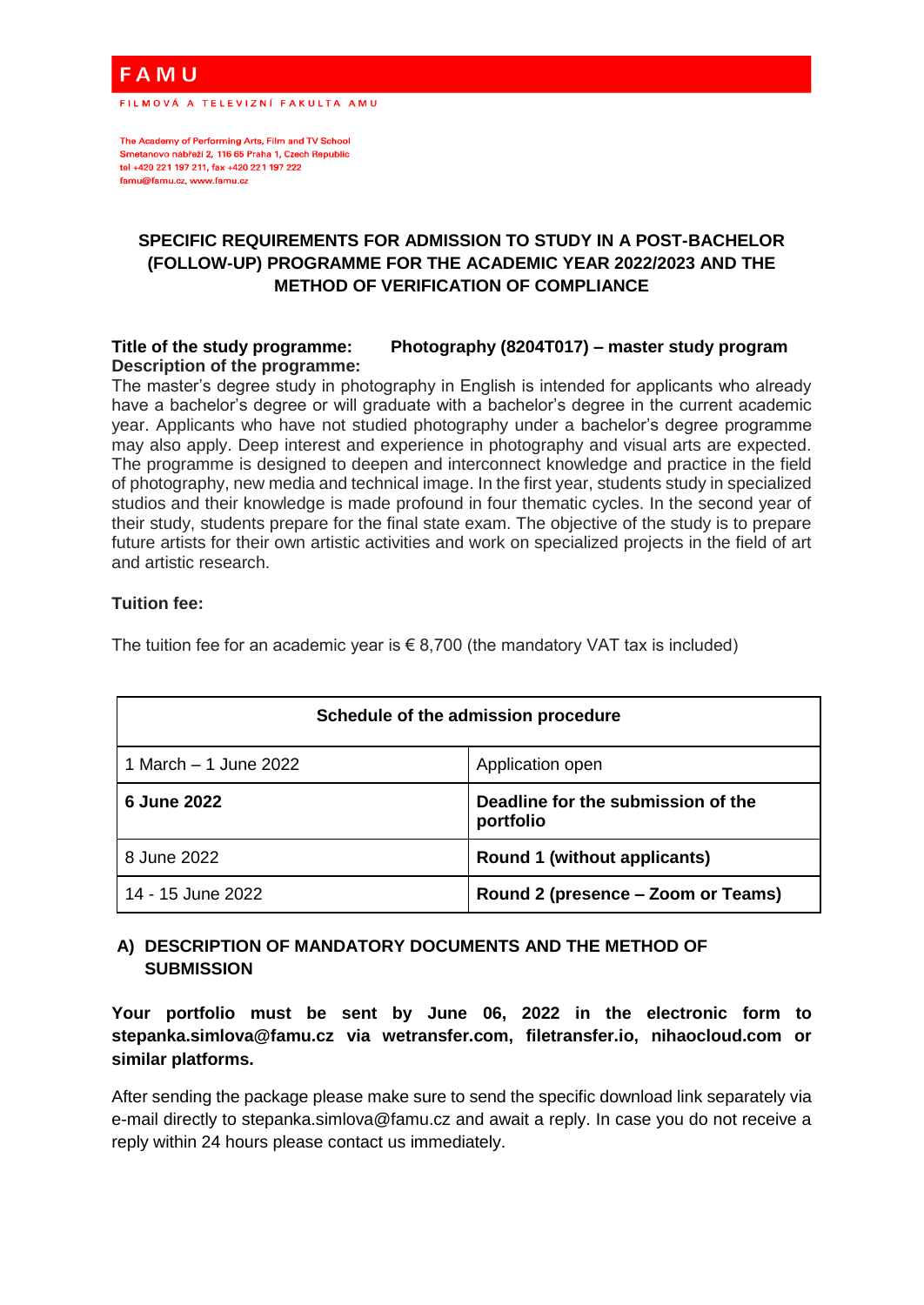A M U

.<br>FILMOVÁ A TELEVIZNÍ FAKULTA AMU

The Academy of Performing Arts, Film and TV School Smetanovo nábřeží 2, 116 65 Praha 1, Czech Republic tel +420 221 197 211, fax +420 221 197 222 famu@famu.cz, www.famu.cz

## **Your application package must include the following mandatory parts:**

## **1**. **Use again the folder named: your name – enter exam 2022 – PHOTO FAMU**

2. Create four other folders within and name them **A, B, C, D**.

3. **Folder A** – must include – a set of creative photographs, consisting of 8-12 photographs of a maximum file size of 2 MB per each in JPG/JPEG/PNG format. The set is conceived as an exhibition project, you may want to include text specification of the ideal size, installation setup or print material specifics.

4. **Folder B –** maquette of a photographic book

**The maquette of a photographic book** is an art book in which you combine your own photos with a graphic layout. It may be a diary, connection of your own text with photographs, photo illustrations for a book, photo illustrations for poetry, a calendar, etc. If you work with already existing book which is already printed, send a series of scanned spreads or photos of it (please, make sure to include all of the pages including the cover)

5. **Folder C** – Series of 8-20 photographs (different from the Folder A) or intermedia works

Intermedia project: a video project (maximum length of 8 minutes), documentation of your own exhibition, sculptures or objects); in the following file formats: video in MP4 file format H.264 coding and up to fullHD resolution, image documentation of a maximum file size of 2 MB per each image in JPG/JPEG/PNG format

6. **Folder D** – Masters Project Proposal which includes:

– The applicant's letter of intent to study photography

– The applicant's basic idea about their Final Master Study Programme Work (both photographic and theoretical)

– A choice of the studio where the applicant wants to study – Studio of Classic Photography, Inter-media Studio, Studio of Documentary Photography, Studio of Imaginative Photography, Studio of Photography and New Media

**Please note:** After sending the package please make sure to send the specific download link separately via e-mail directly to stepanka.simlova@famu.cz and await a reply. In case you do not receive a reply within 24 hours please contact us immediately.

## **B) COURSE OF THE ADMISSION PROCEDURE (FORM AND GENERAL CONTENT)**

Upon receipt of your portfolio, we will inform you in detail about the further course of the admission procedure by messages sent to the e-mail address provided by you.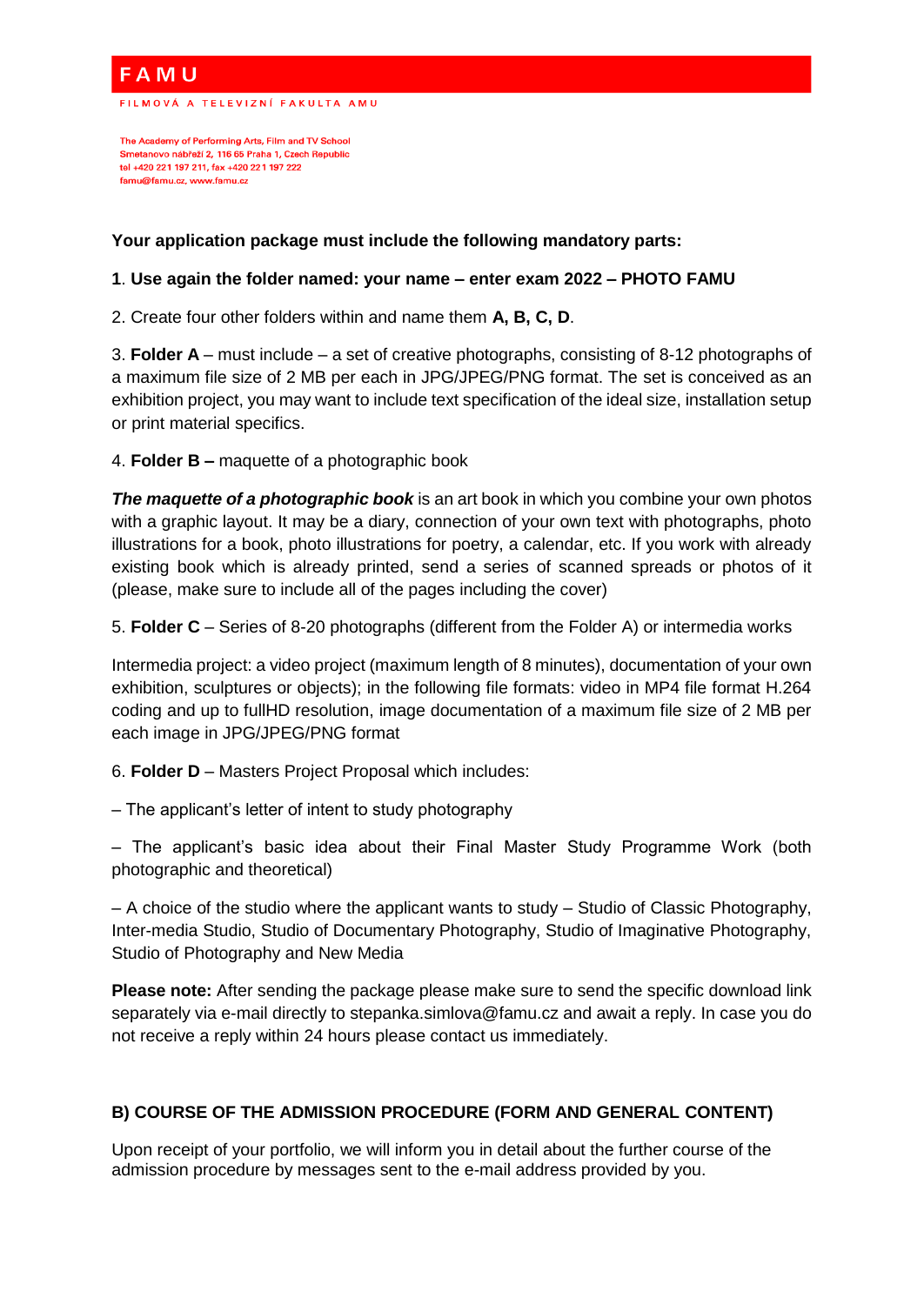# **AMU**

.<br>FILMOVÁ A TELEVIZNÍ FAKULTA AMU

The Academy of Performing Arts, Film and TV School Smetanovo nábřeží 2, 116 65 Praha 1, Czech Republic tel +420 221 197 211, fax +420 221 197 222 famu@famu.cz, www.famu.cz

#### **General rules:**

**The 1st round** of the admission procedure will take place without the presence of applicants on **June 08, 2022**. A committee, consisting of at least 5 teachers of the Department of Photography, evaluates the portfolio by giving points to each part in accordance with the evaluation rules. The fulfilment of the obligatory point limit determines whether the applicant proceeds to the second round of the admission procedure. You will be informed of whether you have proceeded to the second round of the admission procedure on the website prihlaska.amu.cz.

**The 2nd round** of the admission procedure will take place on **June 14 and 15, 2022.** It includes the following mandatory parts:

- A test of general knowledge of history and theory of photography and visual art which the applicants received by e-mail.
- A conceptual task on a given topic which you will receive after having met the conditions of the first round.
- An interview with the applicant during which you will explain your intent related to the portfolio you have submitted and other parts of the admission procedure.

Applicant will receive the invitation for interview with Teams meeting.

## **C) METHOD OF EVALUATION (EVALUATION CRITERIA)**

The minimum score for admission is 10 points for each part of the admission procedure.

## **D) MAXIMUM NUMBER OF APPLICANTS ADMITTED FOR STUDY**

There is no maximum number of accepted applicants for this study programme.

## **E) HEALTH REQUIREMENTS**

Not required for the admission to this programme.

## **F) PERIOD FOR APPLICANTS TO VIEW THE DOCUMENTS RELEVANT FOR THE DECISION ON ADMISSION/NON-ADMISSION**

Applicants may view the documents (Admission Procedure Record) relevant for the decision on their admission/non-admission to study within a period of 30 days following the delivery of a written decision of the Dean on admission/non-admission, subject to a preliminary arrangement with the Department for Student Affairs of FAMU.

## **G) ASSESSMENT OF EXCUSES**

If an applicant cannot attend the admission examination in the second round for truly serious reasons, they may apply with the Dean of FAMU for an opportunity to retake the examination on an additional date, such application to be submitted in writing no later than the day following the regular date of the admission examination. In the application, the applicant shall demonstrate the reasons for their absence with a relevant and reviewable document. The